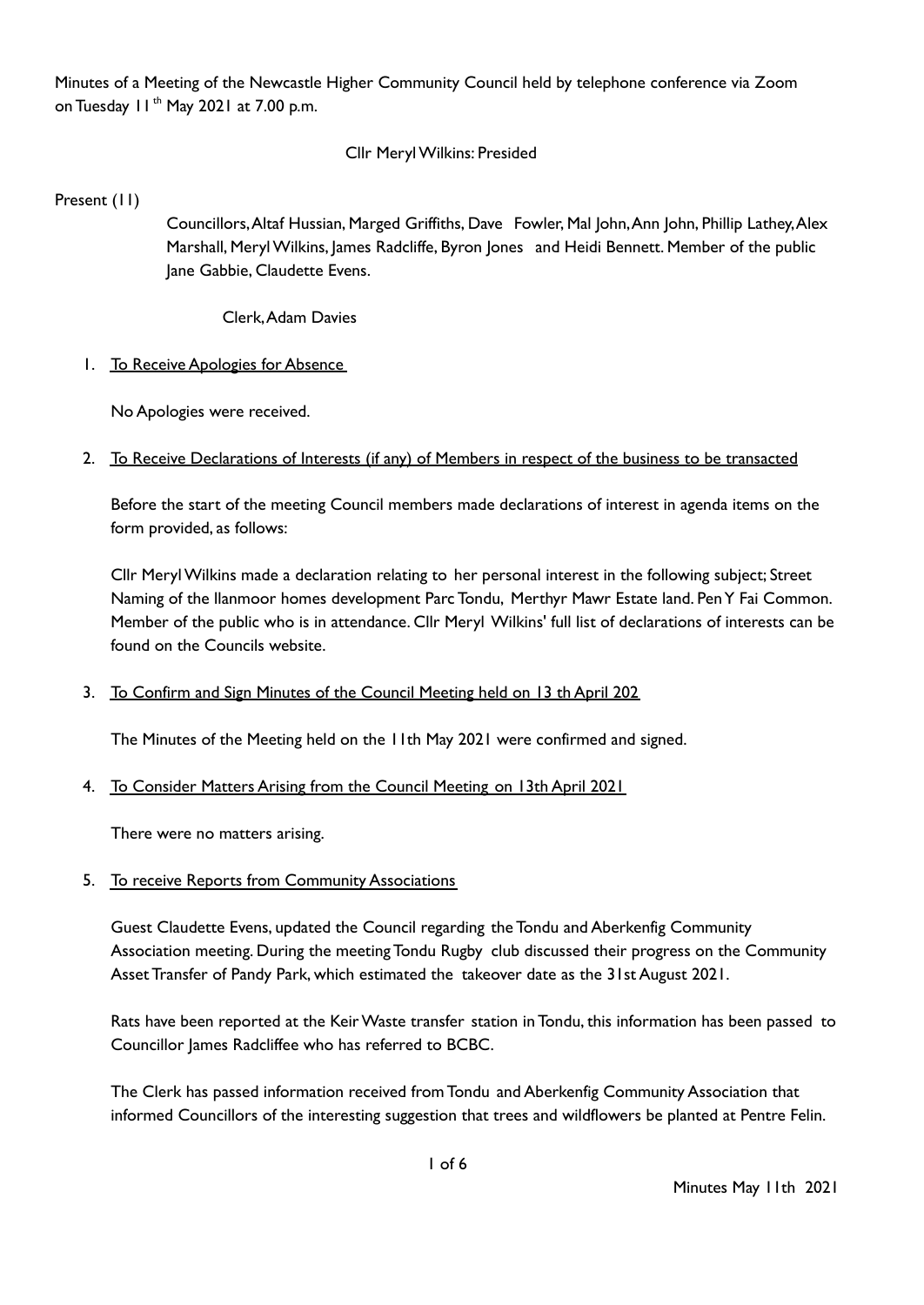## 6. To receive questions or comments from Members of the Public

There were no questions or comments made.

## 7. Reports from BCBC Members

a. Cllr Altaf Hussain

Cllr Altaf Hussain informed the Council that he has been elected as a regional candidate for the region of South and West Wales. The Council congratulated him on his appointment.

## b. Cllr James Radcliffe

Cllr Radcliffe reported a proposed speed limit change along the A4063 which has been passed to Councillors.

## 8. To receive Maintenance Group Report

Councillors Marshall requested that the Council allocate  $£1000$  for the maintenance group to undertake work it feels are necessary within the community. The Council decided to deny this due to the unknown cost and work needed. It was suggested that quotes would be received and placed on the Council's agenda for discussion.

The Council discussed its concerns regarding current regulations to deal with the issue stated above. It was noted that within the Annual Meeting of Council a working group was proposed to update our regulations.

Cllr Mal John requested a Councillors volunteer to shadow the maintenance group to be aware of the issues that they manage. Cllr Radcliffe accepted to take on this role.

Cllr Bennett proposed that any emergency repairs necessary in the coming weeks should be passed to the Clerk to take control of these issues, working alongside Cllr Marshall and Cllr Mal John. Cllr Radcliffe seconded.

## 9. To discuss issues raised regarding Park Tondu

Concerns were raised that properties at Park Tondu will be placed under a management company. Cllr Radcliffe noted that this was discussed at the Tondu and Aberkenfig Community Association meeting stating that the Community Council may have responsibilities for managing the area.This item will be on the Agenda for a future meeting.

# 10. To Confirm a Casual Councillor Vacancy for the Aberkenfig Ward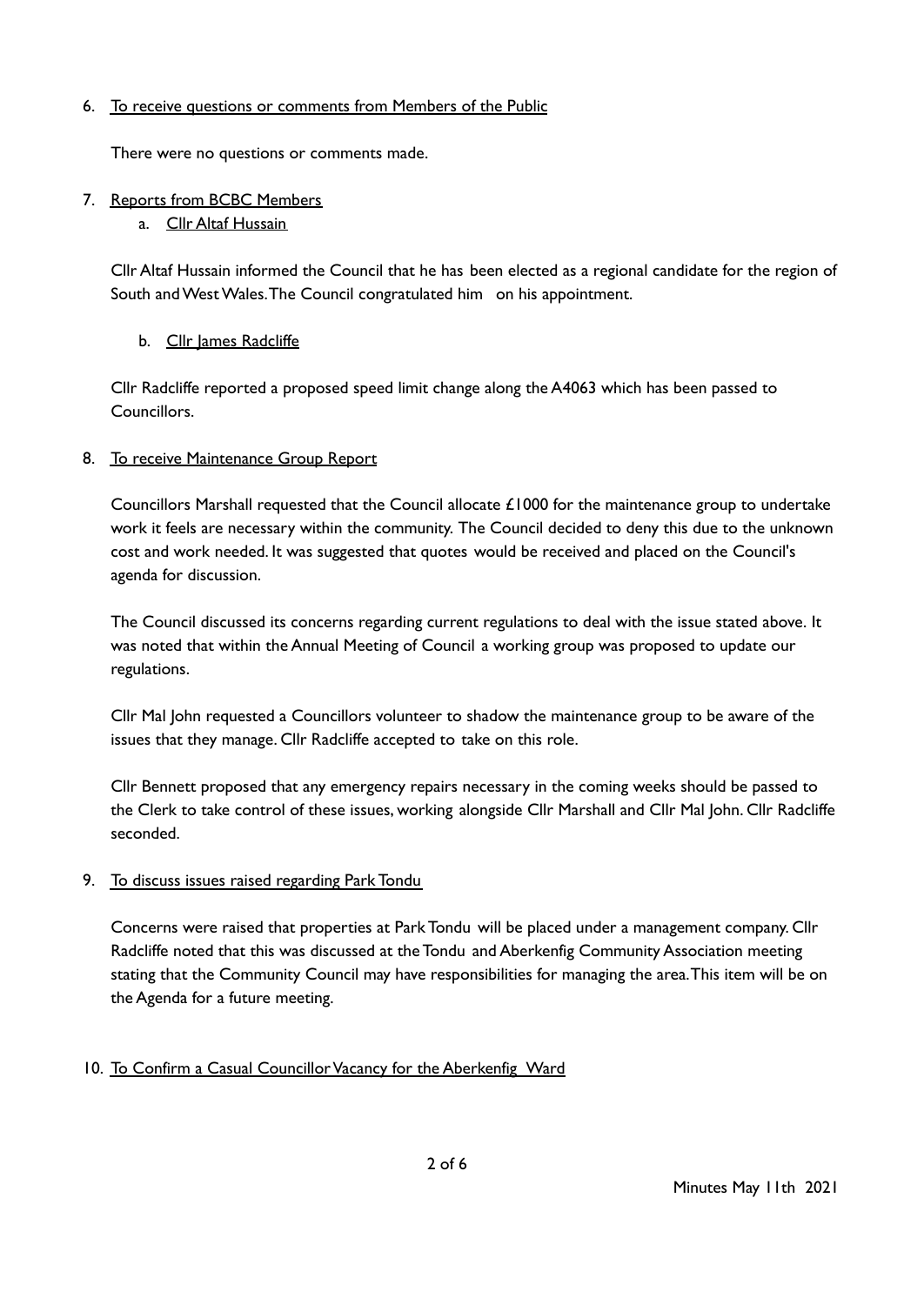The Clerk informed the Council that the Election Office was made aware of the vacancy for Aberkenfig, no reply has yet been received.

## 11. To Discuss the Clerks probationary period

(Members of the public were placed within the waiting room)

Cllr Griffiths and CllrWilkins conducted a probation review.A report was passed to Councillors prior to the meeting. It was agreed to extend for 3 months due to the Clerk not managing any finances at that time.

(Members of the public were readmitted)

#### 12. To receive report on the Pheasant Field

The Clerk reported that Guy Smith has contacted the Council with emails passed to Councillors. It confirms that the Community Asset Transfer of the Pheasant Field is at its last stages.A draft lease has been received and will be sent to King Davies for consultation as agreed within the March meeting.

#### 13. Finance

| a. To Consider PAYE quotes                     |  |
|------------------------------------------------|--|
| 3 Quotes have been received from the following |  |

| Graham Paul                      | 30 Per Quarter           |
|----------------------------------|--------------------------|
| Harris Bassett Bridgend          | 45 plus VAT per Quarter  |
| David Wright Accountants Limited | Annual fee £300 Plus VAT |

It was proposed by Cllr Bennett that the Council accept the quote from Graham Paul. Seconded by Cllr Mal John.

## b. To discuss additional items necessary for the Clerk to complete CILCA (As started within Contract)

The Clerk informed the Council that a bursary was sought for the Clerk to complete CILCA training.To complete this training it is highly recommended that the Clerk obtain the following items:

| SLCC membership              | 154   |
|------------------------------|-------|
| Local Council Administration | 119   |
| The Clerks Manual            | 47.50 |

The Clerk informed the Council that any book's purchase would be the property of the Council. It was proposed by Cllr Griffiths to pay for these items. Seconded by Cllr Mal John.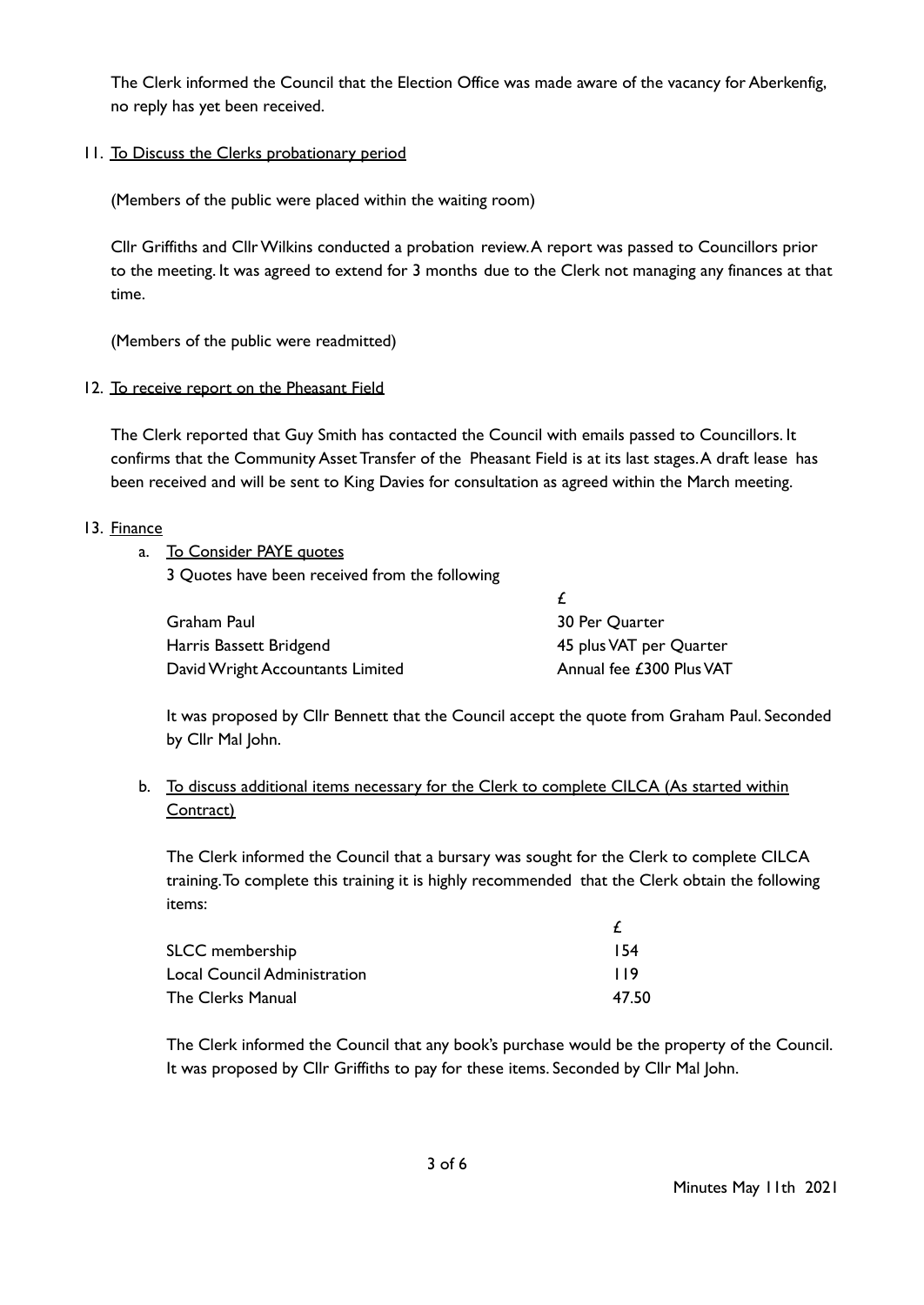c. To receive an update regarding Audit preparations for Financial year 2020 - 2021 The Clerk confirmed that items for the internal audit have been received and are currently being completed.

Cllr Bennett noted that an Internal Auditor has not been appointed for this financial year. It was proposed by Cllr Bennett that the Clerk look for alternative auditors for this financial year. Seconded by Cllr Griffiths.

£

- d. To decide on purchasing a defibrillator for Pentre Felin retail park The Council agreed to purchase a defibrillator for Pentre Felin to the value of £1,300
- e. Accounts for payment

| Audit Wales Audit for 2019 - 2020            | 259.50 |
|----------------------------------------------|--------|
| Bridgend County Borough Bus Shelter Cleaning | 59.63  |
| Shaws and Sons Receipts and Payments Book    | 78     |
| <b>Office Supplies</b>                       | 81.83  |
| <b>SLCC and OVW Virtual Conference</b>       | 54     |
|                                              |        |

# 14. Correspondence

1. Active Travel Meeting report of misunderstanding

Report from Cllr Marshall

2. Your Quote for Defib Application

3.A discussion with Calon Hearts regarding the Defibrillator for Pentre Felin.

4. Letterhead from my Pension provider

Former Clerk John provided details of his pension provider.

5. Planning

Planning application P/21/259/FUL 12 Church Street Aberkenfig CF32 9AU

6. OneVoiceWales

An email regarding One Voice Wales - Bridgend/Cardiff/Vale Area Committee 7. PRIVATE AND CONFIDENTIAL

Information received from One Voice Wales regarding the retired Clerk.

8. Audit Wales

Information requested related to the Payment to former clerk and letting of contract

9. Pheasant Field Maintenance

Information provided for distribution to Council regarding Matt Scotts Quote for grass cutting

10. Moulders Parking

A report from Cllr Marshall regarding his concerns.

- 11. Cllr Hussain
- An email received regarding Active Travel Barriers
- 12. Former Clerk John

John provided the Clerk with the adopted Financial regulations

13. One Voice Wales

Information regarding the JOINT ONEVOICEWALES/SLCC EVENT – 13 MAY 2021

14. Audit Wales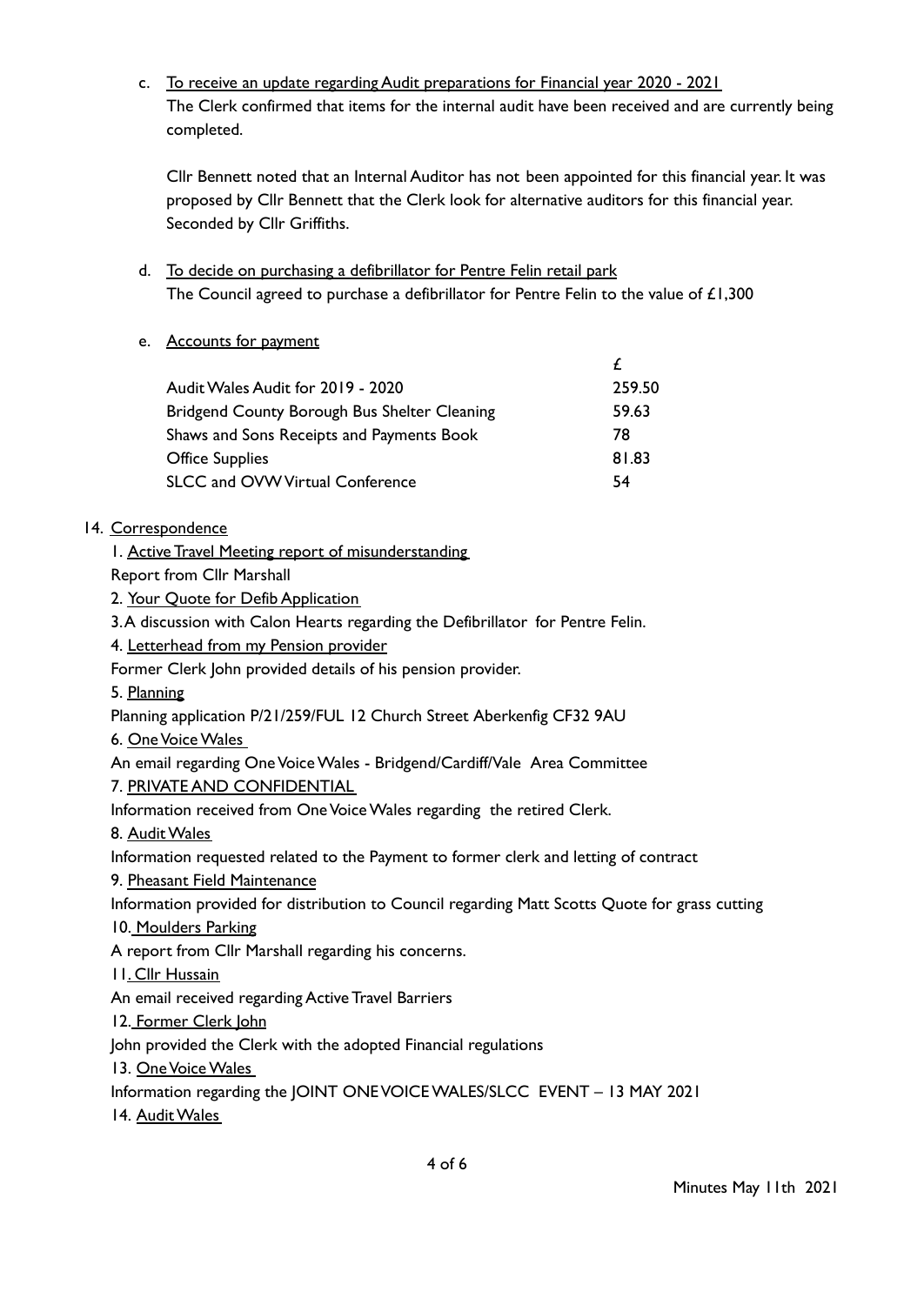Information provided to Councillors regarding the investigation with AuditWales which included the Councils Standing Orders, Financial Regulations and Code of Conduct. 15. OneVoiceWales An email providing the dates of the APRIL / MAY 2021 - Remote training sessions 16. Planning Planning Application Consultation P/21/219/FUL 16 Heol Eglwys Penyfai CF31 4LY 17. Harris Bassett Bridgend Branch Contact Form A quote for Payroll and PAYE management. 18. Planning Planning Application Consultation P/21/226/FUL 24 Hillside Penyfai CF31 4BG 19. DavidWright Accountants Limited A quote for Payroll and PAYE management. 20. Audit Wales Template documents to support Councils to prepare for the audit Page 5 Agenda May 11th 2021 21. Precept Bridgend C.B.C Remittance Advice for 2021 - 2022 22. 4 Seasons Quote for grass cutting and ground maintenance 2021 - 22 23. Planning Planning Application Consultation P/21/241/FUL 52 Clos Pwll Clai Tondu Bridgend CF32 9BZ 24. Cllr Bennett A request for Item to be placed on the Agenda for Community Access Plan, and Place Plans 25. Viking Direct An Invoice received from Viking direct for the purchase of office supplies. 26. Bridgend Ramblers Footpath Improvement Project Fund A report received from the Ramblers Association. 27. Aberkenfig Allotment Association A check of the payments received from the Allotment holders have been received and some are short of the required amount.The Clerk will follow up in the coming month. 28. Shaws and Sons Invoice received for the purchasing of a Receipts and payment book as the Council's current book only has one page left not sufficient for the coming financial year. 29. Pheasant field Guy Smith Mr Smith updated the Clerk on the progress of the Pheasant field.

# 15. To Consider Planning Applications

Cllr Radcliffe did not take part within these discussions.

It was agreed that the Council would reject this planning application due to its encroachment on residents' privacy.

P/21/219/FUL 16 Heol Eglwys Penyfai CF31 4LY